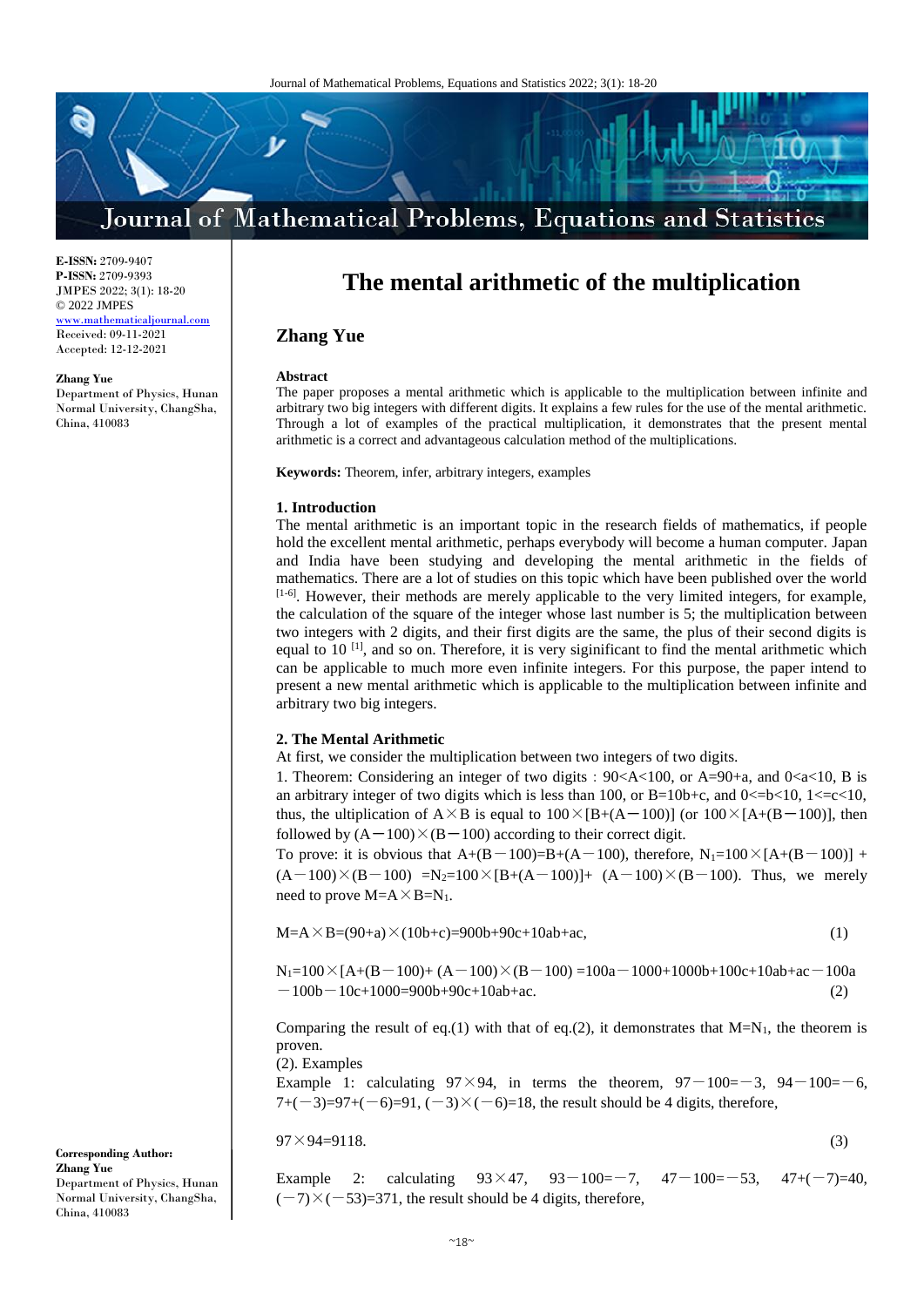Journal of Mathematical Problems, Equations and Statistics [www.mathematicaljournal.com](file://server/test/mathematicaljournal.com/issue/1%20Vol/1%20issue/www.mathematicaljournal.com)

 $93 \times 47 = 4371.$  (4)

It points out that the result of exaple 2 should be 4 digits, so if the result of  $(A-100)\times(B-100)$  is more than 2 or more digits, the more part is added to the front part, like example 2.

Example 3: calculating  $99\times16$ ,  $99-100=-1$ ,  $16-100=-84$ ,  $16+(-1)=15$ ,  $(-1)\times(-84)=84$ , therefore,

$$
99 \times 16 = 1584. \tag{5}
$$

This mental arithmetic can be infinitely generalized to the multiplication between two integers of 3 digits or 4 digits or more digits.

Infer 1: If A is an integer of 3 digits, and 990< A<1000, B is an arbitrary interger of more than 1 but not more than 3 digits, and 10< B <1000, thus, M=A×B=1000×[B+(A-1000)] (or 1000×[A+(B-1000)], then followed by  $(A-1000)\times(B-1000)$ according to their correct digit.

Example 1: calculating  $997\times992$ ,  $997-1000=-3$ ,  $992-1000=-8$ ,  $992+(-3)=989$ ,  $(-3)\times(-8)=24$ , the result should be 6 digits, therefore,

997×992=989024. (6)

Example 2: calculating  $994\times786$ ,  $994-1000=-6$ ,  $786-1000=-214$ ,  $786+(-6)=780$ ,  $(-6)\times(-214)=1284$ , therefore,

994×786=781284. (7)

Example 3: calculating  $994 \times 76$ ,  $994-1000=-6$ ,  $76-1000=-924$ ,  $76+(-6)=70$ ,  $(-6) \times (-924)=5544$ , the result should be 5 digits, therefore,

994×76=75544. (8)

Infer 2: If A is an integer of 4 digits, and 9990< A<10000, B is an arbitrary interger of more than 2 but not more than 4 digits, and 10< B <10000, thus, M=A×B=10000×[B+(A-10000)] (or 10000×[A+(B-10000)], then followed by (A-10000)×(B-10000) according to their correct digit.

Example 1: calculating 9998×9994, because  $9998-10000=-2$ ,  $9994-10000=-6$ ,  $9994+(-2)=9992$ ,  $(-2)\times(-6)=12$ , the result should be 8 digits, therefore,

9998×9994=99920012. (9)

Example 2: calculating  $9998 \times 1234$ , because  $9998-10000=-2$ ,  $1234-10000=-8766$ ,  $1234+(-2)=1232$ ,  $(-2)\times(-8766)=17532$ , the result should be 8 digits, therefore,

9998×1234=12337532. (10)

Example 3: calculating  $9999 \times 764$ , because  $9999 - 10000 = -1$ ,  $764 - 10000 = -9236$ ,  $764 + (-1) = 763$ ,  $(-1) \times (-9236) = 9236$ , the result should be 7 digits, therefore,

9999×764=7639236. (11)

Example 4: calculating 9997×82, because 9997 $-10000=-3$ , 82 $-10000=-9918$ , 82+( $-3$ )=79, ( $-3$ )×( $-9918$ )= 29754, the result should be 6 digits, therefore,

9997×82=819754. (12)

The above examples demonstrate that this mental arithmetic can be infinitely generalized to the multiplication between two arbitrary big integers, such as

 $(99990+a)\times(100000b+10000c+1000d+100e+10f+g);$  $(999990+a)\times(1000000b+100000c+10000d+1000e+100f+10g+h); \dots,$  and  $1 \le a, b, c, d, e, f, g, h \le 9$ .

Infer 3: If the multiplicatin occurs between two arbitrary integers all with 2 digits, namely, 10a+b, at first, increasing one of them up to 90+b,  $1 \le a$ ,  $b \le -9$ , which can be calculated out by the theorem, then subtracting the additional part, thus, it obtains the result.

Example 1: Calculating  $32\times27$ , let  $27+70=97$ , according to the theorem,  $97\times32=3104$ , and  $32\times70=2240$ , thus

 $32 \times 27 = 3104 - 2240 = 864.$  (13)

Example 2: Calculating  $73\times47$ , let  $73+20=93$ , using the theorem,  $93\times47=4371$ ,  $20\times47=940$ , thus,

$$
^{(4)}
$$